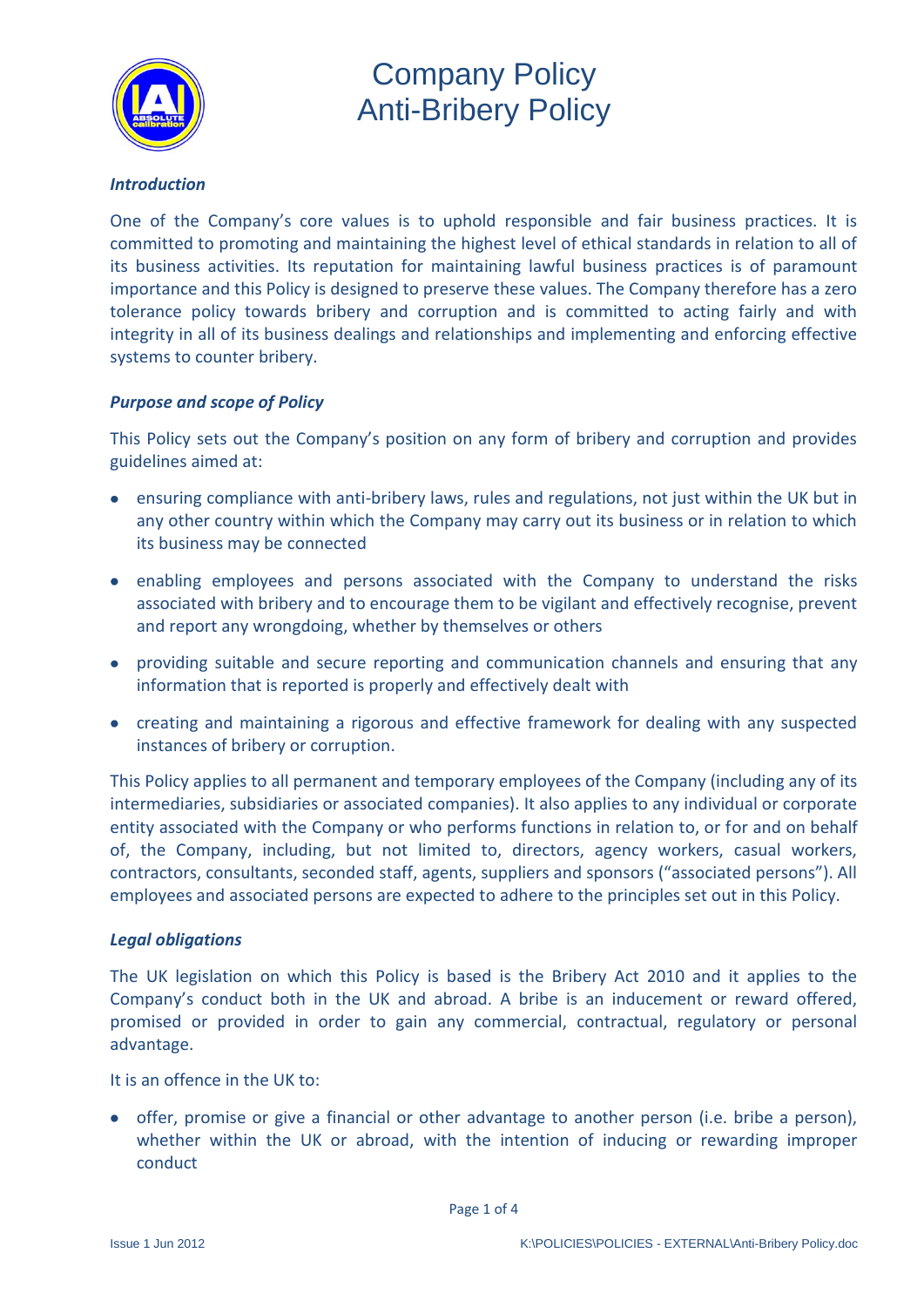

- request, agree to receive or accept a financial or other advantage (i.e. receive a bribe) for or in relation to improper conduct
- bribe a foreign public official.

You can be held personally liable for any such offence.

It is also an offence in the UK for an employee or an associated person to bribe another person in the course of doing business intending either to obtain or retain business, or to obtain or retain an advantage in the conduct of business, for the Company. The Company can be liable for this offence where it has failed to prevent such bribery by associated persons. As well as an unlimited fine, it could suffer substantial reputational damage.

### *Policy statement*

All employees and associated persons are required to:

- comply with any anti-bribery and anti-corruption legislation that applies in any jurisdiction in any part of the world in which they might be expected to conduct business
- act honestly, responsibly and with integrity
- safeguard and uphold the Company's core values by operating in an ethical, professional and lawful manner at all times.

Bribery of any kind is strictly prohibited. Under no circumstances should any provision be made, money set aside or accounts created for the purposes of facilitating the payment or receipt of a bribe.

The Company recognises that industry practices may vary from country to country or from culture to culture. What is considered unacceptable in one place may be normal or usual practice in another. Nevertheless, a strict adherence to the guidelines set out in this Policy is expected of all employees and associated persons at all times. If in doubt as to what might amount to bribery or what might constitute a breach of this Policy, refer the matter to the Managing Director.

For the Company's rules and procedures in relation to the receipt of business gifts from third parties and corporate hospitality offered to or received from third parties, please refer to Company Policy – General Notices.

The giving of business gifts to clients, customers, contractors and suppliers is not prohibited provided the following requirements are met:

- the gift is not made with the intention of influencing a third party to obtain or retain business or a business advantage, or to reward the provision or retention of business or a business advantage
- it complies with local laws
- it is given in the Company's name, not in the giver's personal name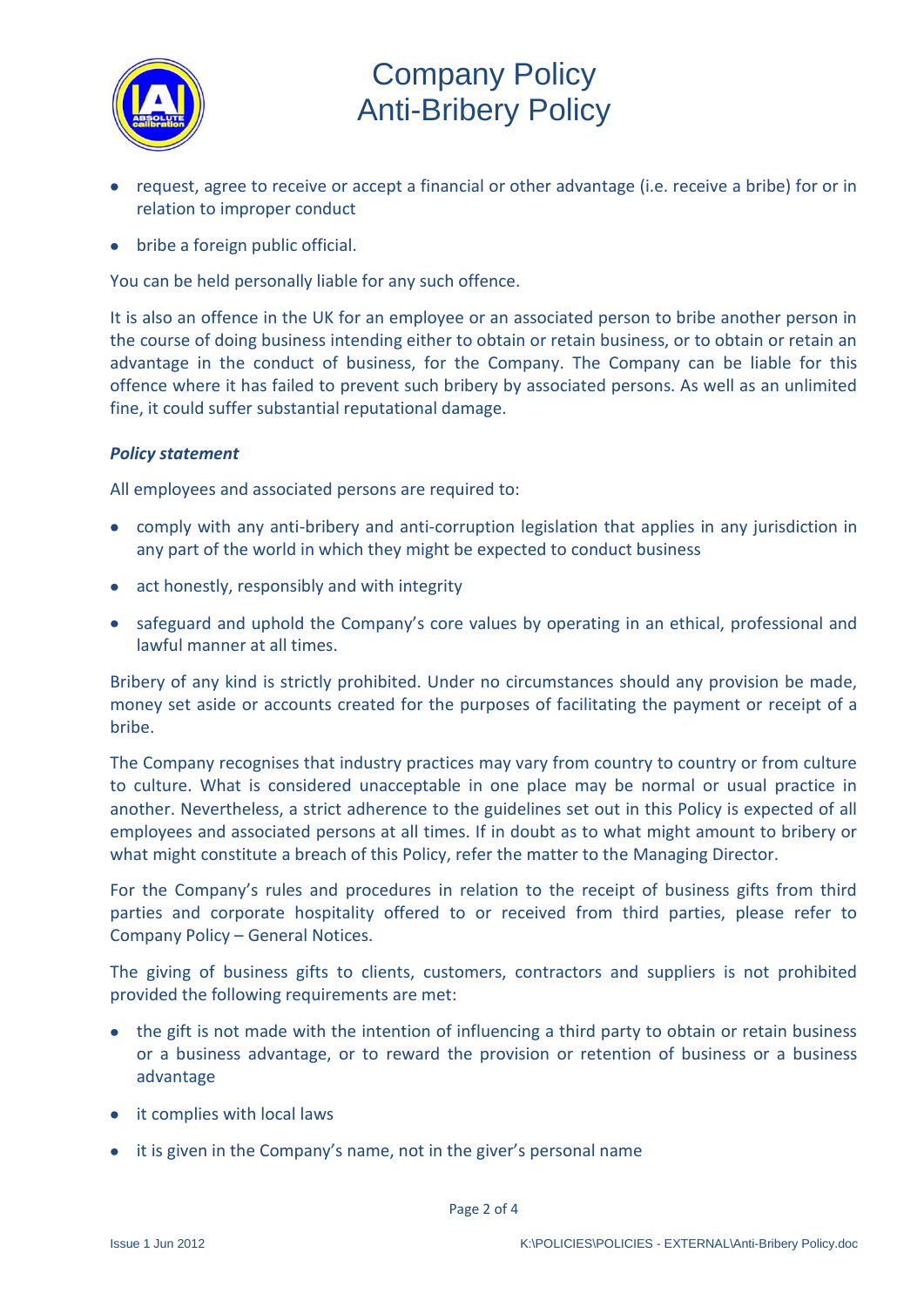

- it does not include cash or a cash equivalent (such as gift vouchers)
- it is of an appropriate and reasonable type and value and given at an appropriate time
- it is given openly, not secretly
- it is approved in advance by a director of the Company.

In summary, it is not acceptable to give, promise to give, or offer, a payment, gift or hospitality with the expectation or hope that a business advantage will be received, or to reward a business advantage already given, or to accept a payment, gift or hospitality from a third party that you know or suspect is offered or provided with the expectation that it will obtain a business advantage for them.

Any payment or gift to a public official or other person to secure or accelerate the prompt or proper performance of a routine government procedure or process, otherwise known as a "facilitation payment", is also strictly prohibited. Facilitation payments are not commonly paid in the UK but they are common in some other jurisdictions.

### *Responsibilities and reporting procedure*

It is the contractual duty and responsibility of all employees and associated persons to take whatever reasonable steps are necessary to ensure compliance with this Policy and to prevent, detect and report any suspected bribery or corruption. You must immediately disclose to the Company any knowledge or suspicion you may have that you, or any other employee or associated person, has plans to offer, promise or give a bribe or to request, agree to receive or accept a bribe in connection with the business of the Company. For the avoidance of doubt, this includes reporting your own wrongdoing. The duty to prevent, detect and report any incident of bribery and any potential risks rests not only with the directors of the Company but equally to all employees and associated persons.

The Company encourages all employees and associated persons to be vigilant and to report any unlawful conduct, suspicions or concerns promptly and without undue delay so that investigation may proceed and any action can be taken expeditiously. In the event that you wish to report an instance or suspected instance of bribery, you should notify the Managing Director. Confidentiality will be maintained during the investigation to the extent that this is practical and appropriate in the circumstances. The Company is committed to taking appropriate action against bribery and corruption. This could include either reporting the matter to an appropriate external government department, regulatory agency or the police and/or taking internal disciplinary action against relevant employees and/or terminating contracts with associated persons.

The Company will support anyone who raises genuine concerns in good faith under this Policy, even if they turn out to be mistaken. It is also committed to ensuring nobody suffers any detrimental treatment as a result of refusing to take part in bribery or corruption, or because of reporting in good faith their suspicion that an actual or potential bribery or corruption offence has taken place or may take place in the future.